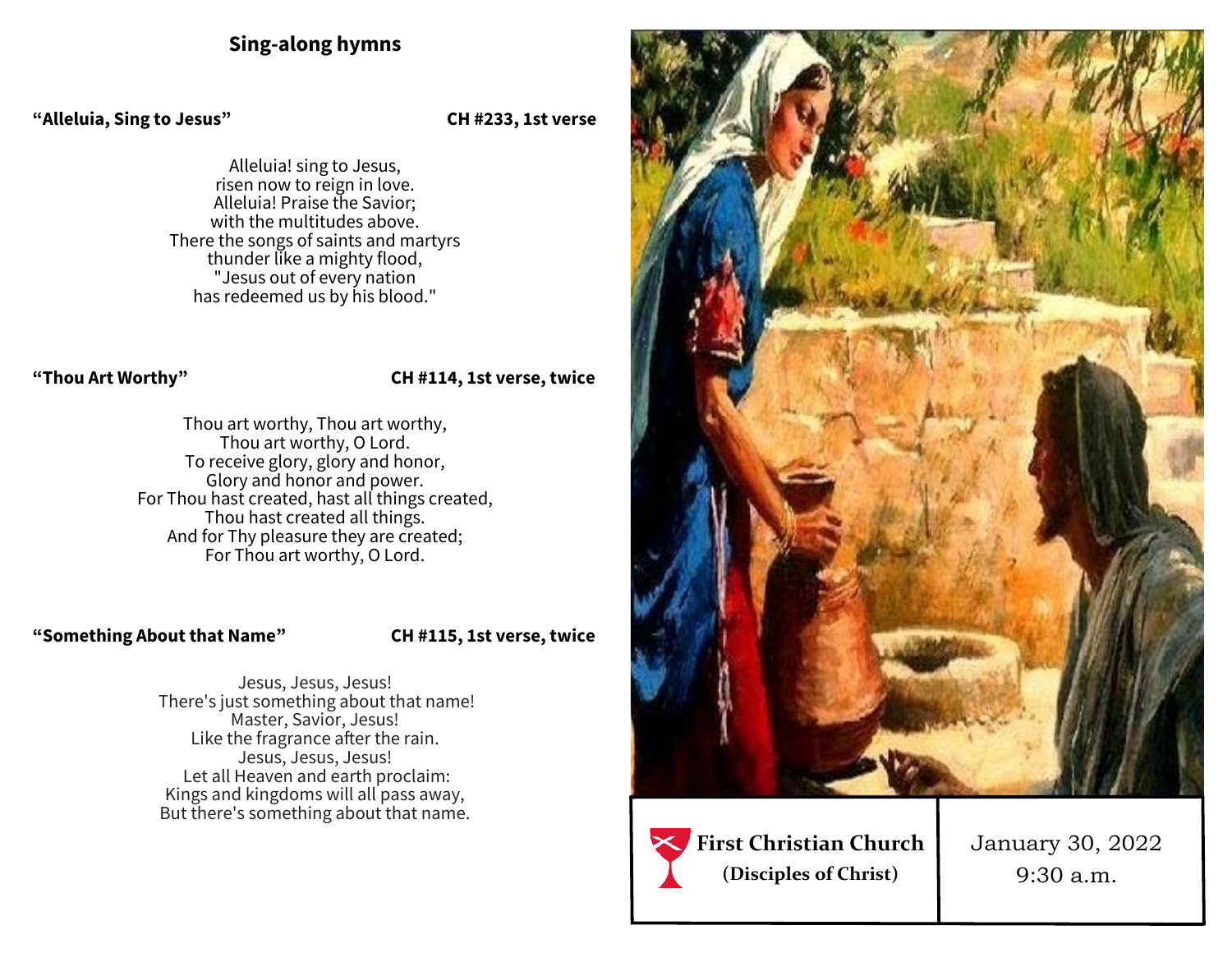## **Service for the Lord's Day**

Sunday, January 30, 2022

#### Joys and Concerns **Rev.** Sharla Hulsey

*In order to respect privacy, joys and concerns will be discussed before the public livestream. Please fill out a prayer request form and place in the offering tray during communion.* 

#### Welcome and Announcements The Shawn Quick, Elder

*If you are joining Sunday worship via Facebook Live, let us know you are tuning in by leaving a comment on the live stream video or visit fccbutler.org and click the Register Attendance button.*

### **We Gather to Praise God**

Prelude **Mary Coffman, Accompanist** Mary Coffman, Accompanist

*Bringing the Light of Christ into the Sanctuary*

\*Call to worship (please rise as able) Shawn Quick & Congregation

L: Come to Christ, the living bread:

- **P: Christ satisfies those who hunger and thirst for what is right.**
- L: Come to Christ, who gives living water:
- **P: In Christ we shall never thirst again.**
- L: Come to Christ and be filled:
- **P: Having been filled we shall minister to the hunger and thirst of others.**
- L: Come to God, in worship and praise:
- **P: We come through Jesus Christ, who gives us life.**

 $*$ Opening Hymn  $CH# 272 (1,2,5)$ 

*"The Church's One Foundation"*

\*Invocation **Shawn Quick & Congregation** 

O Bread of Life,

we come with minds that are hungry for truth;

O Water of Life,

we come with souls that are thirsty for forgiveness;

O Way of Life,

 we come with wills that are searching for direction; O Spirit of Life,

we come with spirits that are yearning for power.

In this holy place, O Lord,

 feed, us, refresh us, forgive us, empower us, and send us on our way rejoicing in the new life you have given us. Amen.

Prayer Hymn **CH#** 566 (1,2)

"Be Still, My Soul"

## Silent Meditation Sharla Hulsey **Sharla Hulsey**

## Pastoral Prayer - *The Lord's Prayer* Sharla Hulsey

**Our Father who art in heaven, hallowed be Thy name. Thy kingdom come, Thy will be done on earth as it is in heaven. Give us this day our daily bread, and forgive us our debts as we forgive our debtors. And lead us not into temptation, but deliver us from evil; for Thine is the kingdom and the power, and the glory forever. Amen.**

### Musical Interlude **Mary Coffman**

Psalm Reading The Shawn Quick & Congregation

Psalm 42:1-2, 5-6 *(Chalice Hymnal)*

- L: As a deer longs for flowing streams,
- **P: so my soul longs for you, O God.**
- L: My soul thirsts for God, for the living God.
- **P: When shall I come and behold the face of God?**
- L: Why are you cast down, O my soul, and why are you disquieted within me?
- **P: Hope in God; for I shall again praise him, my help and my God.**

### Special Music

*Congregation Sing-Along with Peggy Fuller and Carol Ann Winburn*

| <u>Scripture</u>                   |                               | Diana Rich         |
|------------------------------------|-------------------------------|--------------------|
|                                    | John 4:1-42                   |                    |
| <u>Message</u>                     |                               | Rev. Sharla Hulsey |
|                                    | "Cool, Clear Water"           |                    |
| <u> Invitation to Discipleship</u> |                               | Sharla Hulsey      |
| *Invitation Hymn                   |                               | CH# 628 (1,2)      |
|                                    | "Precious Lord, Take My Hand" |                    |

**Offering Meditation Community Community Community Community Community Community Community Community Community** Diana Rich

*Offering plates are on the center table up front.*

*Please bring your offering with you when you come forward for communion.*